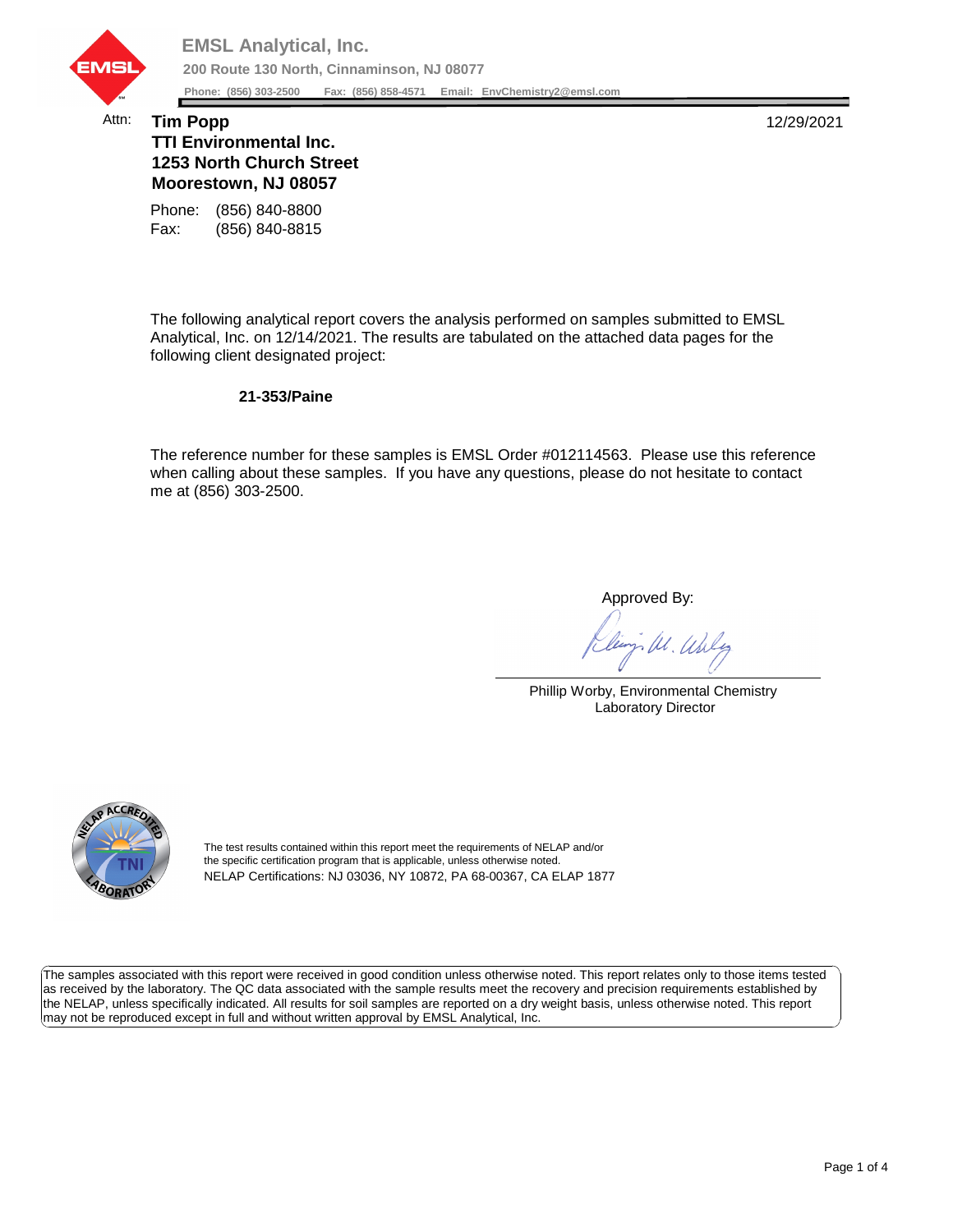

| <b>Analytical Results</b>                                              |                                           |               |                                        |                                     |                        |           |                                   |           |  |
|------------------------------------------------------------------------|-------------------------------------------|---------------|----------------------------------------|-------------------------------------|------------------------|-----------|-----------------------------------|-----------|--|
| <b>Client Sample Description</b>                                       | CH27-1-WC-07A<br>Hall near Room 127 Right |               | Collected:                             | 12/14/2021<br>5:06:00 AM            | Lab ID:                |           | 012114563-0001                    |           |  |
| Method                                                                 | <b>Parameter</b>                          | <b>Result</b> | <b>RL Units</b>                        |                                     | Prep<br>Date & Analyst |           | <b>Analysis</b><br>Date & Analyst |           |  |
| <b>METALS</b>                                                          |                                           |               |                                        |                                     |                        |           |                                   |           |  |
| 200.8                                                                  | Lead                                      | <b>ND</b>     | $1.00 \mu g/L$                         |                                     | 12/27/2021             | <b>JW</b> | 12/27/2021<br>16:59               | <b>JW</b> |  |
| <b>Client Sample Description</b>                                       | CH27-1-WC-06A<br>Hall near Room 127 Left  |               | Collected:                             | 12/14/2021<br>5:07:00 AM            | Lab ID:                |           | 012114563-0002                    |           |  |
| Method                                                                 | <b>Parameter</b>                          | <b>Result</b> | <b>RL Units</b>                        |                                     | Prep<br>Date & Analyst |           | <b>Analysis</b><br>Date & Analyst |           |  |
| <b>METALS</b>                                                          |                                           |               |                                        |                                     |                        |           |                                   |           |  |
| 200.8                                                                  | Lead                                      | <b>ND</b>     | $1.00 \mu g/L$                         |                                     | 12/27/2021             | <b>JW</b> | 12/27/2021<br>17:06               | <b>JW</b> |  |
| <b>Client Sample Description</b>                                       | CH27-1-S-04A<br><b>Faculty Lounge</b>     |               | Collected:                             | 12/14/2021<br>Lab ID:<br>5:09:00 AM |                        |           | 012114563-0003                    |           |  |
| Method                                                                 | <b>Parameter</b>                          | <b>Result</b> | <b>RL Units</b>                        |                                     | Prep<br>Date & Analyst |           | <b>Analysis</b><br>Date & Analyst |           |  |
| <b>METALS</b>                                                          |                                           |               |                                        |                                     |                        |           |                                   |           |  |
| 200.8                                                                  | Lead                                      | 1.47          | $1.00 \mu g/L$                         |                                     | 12/27/2021             | <b>JW</b> | 12/27/2021<br>17:08               | <b>JW</b> |  |
| <b>Client Sample Description</b>                                       | CH27-1-S-09A<br>Kitchen                   |               | Collected:                             | 12/14/2021<br>5:11:00 AM            | Lab ID:                |           | 012114563-0004                    |           |  |
| Method                                                                 | <b>Parameter</b>                          | <b>Result</b> | <b>RL Units</b>                        |                                     | Prep<br>Date & Analyst |           | <b>Analysis</b><br>Date & Analyst |           |  |
| <b>METALS</b>                                                          |                                           |               |                                        |                                     |                        |           |                                   |           |  |
| 200.8                                                                  | Lead                                      | 2.21          | $1.00 \mu g/L$                         |                                     | 12/27/2021             | <b>JW</b> | 12/27/2021<br>17:10               | <b>JW</b> |  |
| CH27-1-WC-03A<br><b>Client Sample Description</b><br>Near Hall RR Left |                                           |               | 12/14/2021<br>Collected:<br>5:15:00 AM |                                     | Lab ID:                |           | 012114563-0005                    |           |  |
| Method                                                                 | <b>Parameter</b>                          | <b>Result</b> | <b>RL Units</b>                        |                                     | Prep<br>Date & Analyst |           | <b>Analysis</b><br>Date & Analyst |           |  |
| <b>METALS</b>                                                          |                                           |               |                                        |                                     |                        |           |                                   |           |  |
| 200.8                                                                  | Lead                                      | <b>ND</b>     | $1.00 \mu g/L$                         |                                     | 12/27/2021             | <b>JW</b> | 12/27/2021<br>17:13               | <b>JW</b> |  |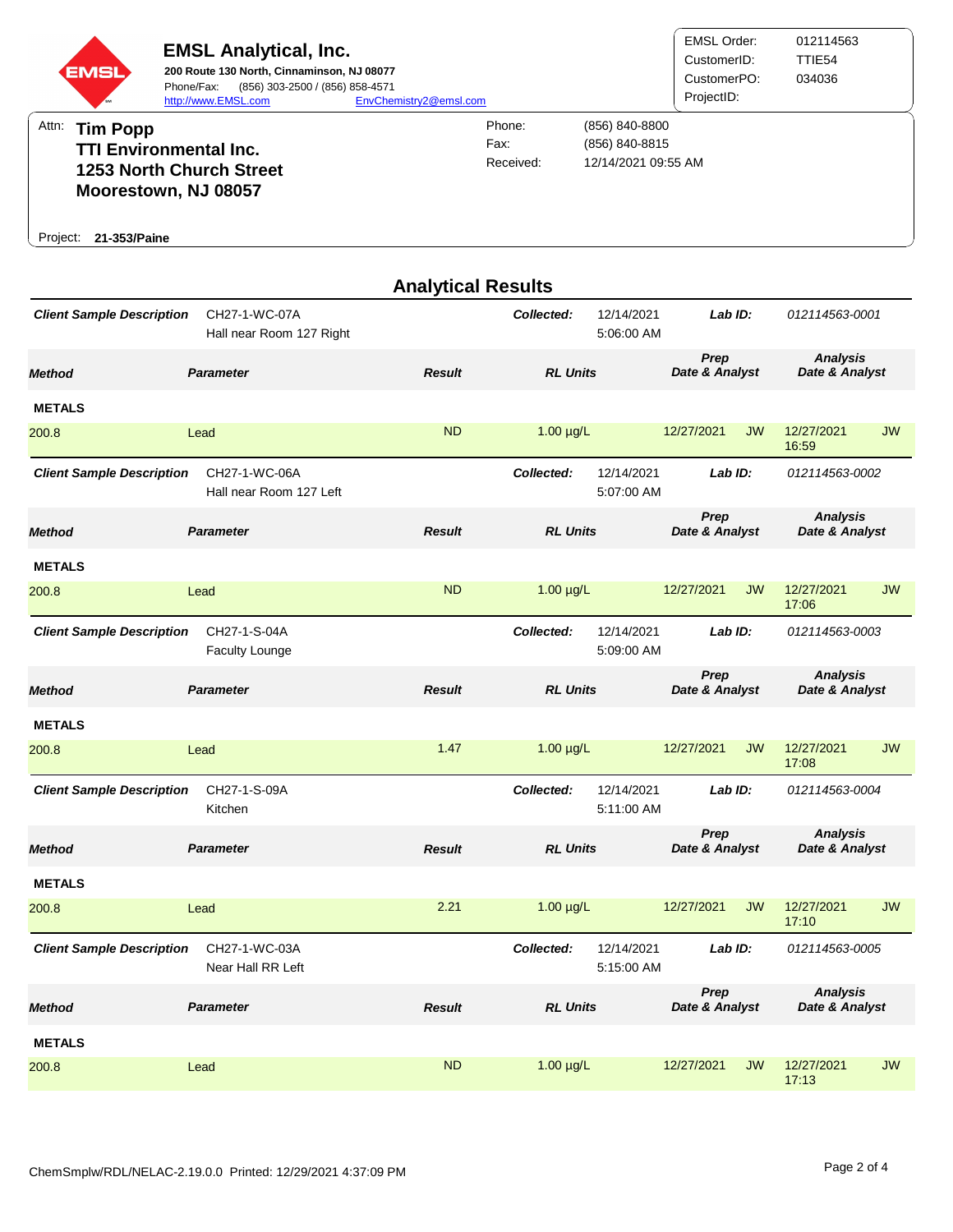

|                                  |                                     | <b>Analytical Results</b> |                 |                          |                        |           |                                   |           |
|----------------------------------|-------------------------------------|---------------------------|-----------------|--------------------------|------------------------|-----------|-----------------------------------|-----------|
| <b>Client Sample Description</b> | CH27-1-WC-02A<br>Near Hall RR Right |                           | Collected:      | 12/14/2021<br>5:17:00 AM | Lab ID:                |           | 012114563-0006                    |           |
| <b>Method</b>                    | <b>Parameter</b>                    | <b>Result</b>             | <b>RL Units</b> |                          | Prep<br>Date & Analyst |           | <b>Analysis</b><br>Date & Analyst |           |
| <b>METALS</b>                    |                                     |                           |                 |                          |                        |           |                                   |           |
| 200.8                            | Lead                                | <b>ND</b>                 | $1.00 \mu g/L$  |                          | 12/27/2021             | <b>JW</b> | 12/27/2021<br>17:19               | <b>JW</b> |
| <b>Client Sample Description</b> | CH27-1-B-09A<br><b>Room 113</b>     |                           | Collected:      | 12/14/2021<br>5:14:00 AM | $Lab$ $ID:$            |           | 012114563-0007                    |           |
| <b>Method</b>                    | <b>Parameter</b>                    | <b>Result</b>             | <b>RL Units</b> |                          | Prep<br>Date & Analyst |           | <b>Analysis</b><br>Date & Analyst |           |
| <b>METALS</b>                    |                                     |                           |                 |                          |                        |           |                                   |           |
| 200.8                            | Lead                                | <b>ND</b>                 | $1.00 \mu g/L$  |                          | 12/27/2021             | <b>JW</b> | 12/27/2021<br>17:22               | <b>JW</b> |
| <b>Client Sample Description</b> | CH27-1B-05A<br><b>Room 118</b>      |                           | Collected:      | 12/14/2021<br>5:18:00 AM | Lab ID:                |           | 012114563-0008                    |           |
| <b>Method</b>                    | <b>Parameter</b>                    | <b>Result</b>             | <b>RL Units</b> |                          | Prep<br>Date & Analyst |           | <b>Analysis</b><br>Date & Analyst |           |
| <b>METALS</b>                    |                                     |                           |                 |                          |                        |           |                                   |           |
| 200.8                            | Lead                                | 1.26                      | $1.00 \mu g/L$  |                          | 12/27/2021             | <b>JW</b> | 12/27/2021<br>17:24               | <b>JW</b> |
| <b>Client Sample Description</b> | CH27-1-S-11A<br>Main Office         |                           | Collected:      | 12/14/2021<br>5:20:00 AM | Lab ID:                |           | 012114563-0009                    |           |
| <b>Method</b>                    | <b>Parameter</b>                    | <b>Result</b>             | <b>RL Units</b> |                          | Prep<br>Date & Analyst |           | <b>Analysis</b><br>Date & Analyst |           |
| <b>METALS</b>                    |                                     |                           |                 |                          |                        |           |                                   |           |
| 200.8                            | Lead                                | 3.93                      | $1.00 \mu g/L$  |                          | 12/27/2021             | <b>JW</b> | 12/27/2021<br>17:26               | <b>JW</b> |
| <b>Client Sample Description</b> | CH27-1-S-01A<br>Nurse               |                           | Collected:      | 12/14/2021<br>5:21:00 AM | Lab ID:                |           | 012114563-0010                    |           |
| <b>Method</b>                    | <b>Parameter</b>                    | <b>Result</b>             | <b>RL Units</b> |                          | Prep<br>Date & Analyst |           | <b>Analysis</b><br>Date & Analyst |           |
| <b>METALS</b>                    |                                     |                           |                 |                          |                        |           |                                   |           |
| 200.8                            | Lead                                | 4.05                      | $1.00 \mu g/L$  |                          | 12/27/2021             | <b>JW</b> | 12/27/2021<br>17:29               | <b>JW</b> |